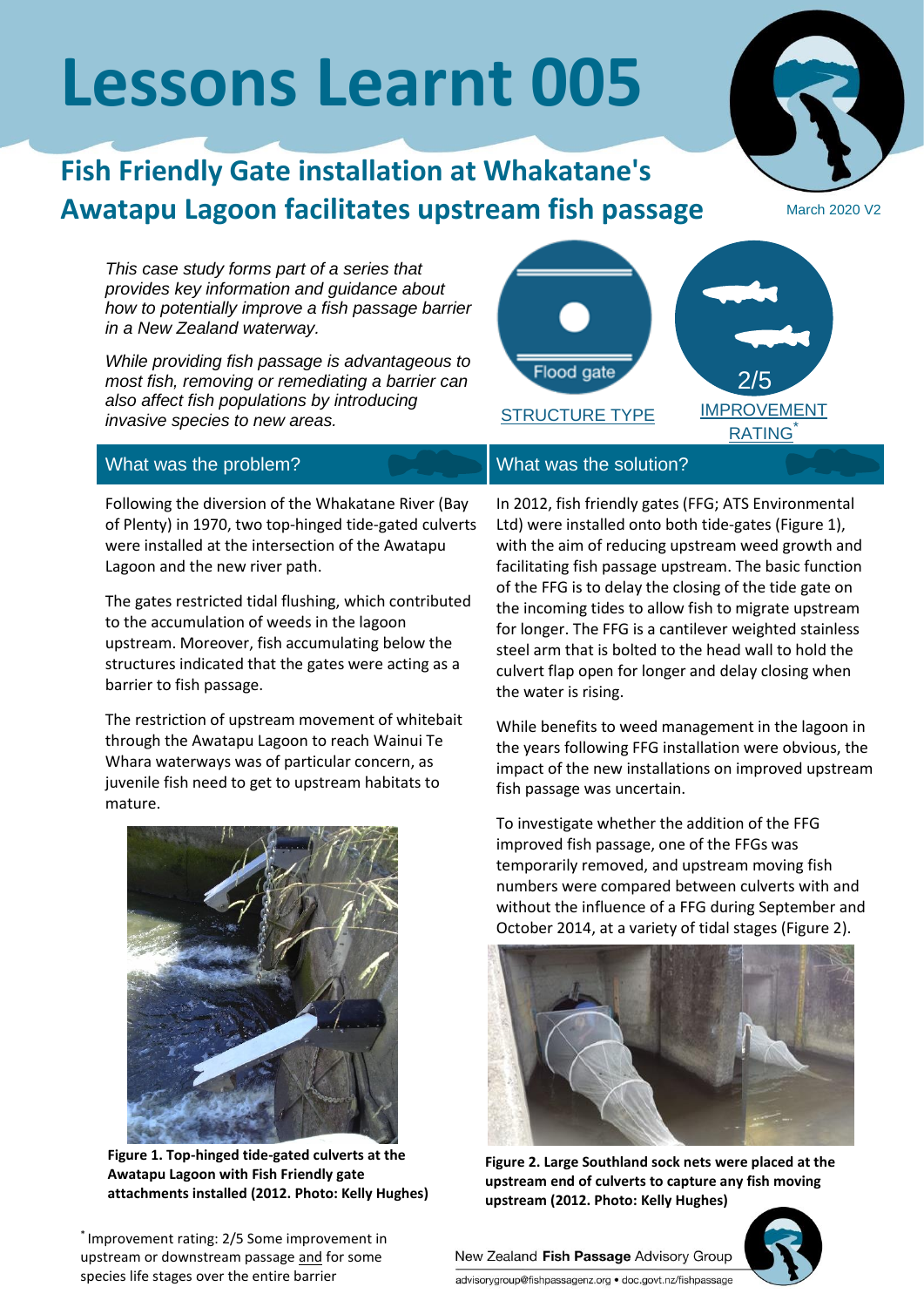Monitoring showed that the installation of FFGs allowed increased passage for common bully (*Gobiomorphus cotidianus*), freshwater shrimp (*Paratya* sp.) and whitebait, and allowed giant bully *(Gobiomorphus gobioides)* and adult inanga (*Galaxias maculatus*) passage upstream, which were not recorded in the culvert without FFGs (Figure 3).



**Figure 3. Total number of individuals of common bully, freshwater shrimp, whitebait, adult inanga and giant bully caught upstream of tide gates, without (light grey) and with (black) FFG influence during trapping at Awatapu Lagoon, Whakatane in September and October 2014.**

#### Did it work?

Maybe. Despite increases in upstream fish passage, pooling of whitebait below the structures could still be observed following modification, suggesting that even with a FFG fish passage was still limited to some degree.

However, FFGs were found to enhance upstream fish passage past tide gates at this site. In particular:

- The opening duration of the tide gates was increased by 45 minutes and the opening gap doubled.
- The total number of species as well as abundance was greater. Over four times as many common bully, 20 times as many whitebait, and twice as many shrimp were able to negotiate their way upstream under FFG influence.
- Weak swimming fish species such as common bully and inanga were able to negotiate the FFG.
- Giant bully and adult inanga were only recorded successfully migrating upstream through the tide gates under FFG influence.

Downstream fish passage was not investigated in this study. However, floodgates generally are not thought to limit or restrict downstream passage as flaps are open at times when fish are likely to be moving.

#### Lessons learnt

- 1. The new tide gate operating regime and FFGs had minimal impact on flood risk (the gates original function), while having major ecological benefits.
- 2. Installation of FFGs are effective and can improve upstream passage of a variety of fish, including weak swimmers, past tide gates.
- 3. Even a small increase of opening duration and area (in this case a 45-minute increase in opening duration and doubling of opening gap) can increase upstream fish passage. FFGs are adjustable and